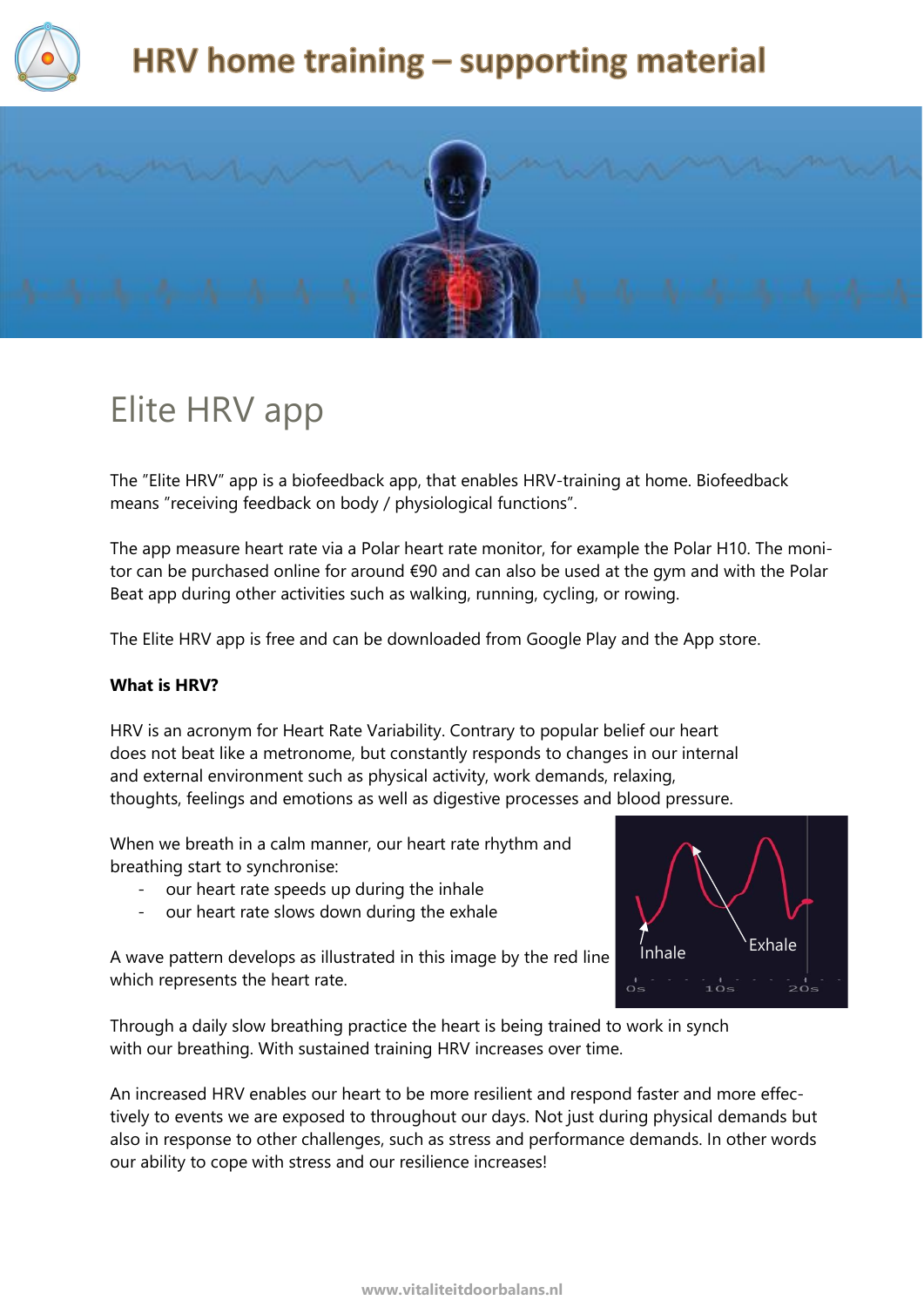#### **Elite HRV app**

When you first open the Elite HRV app you will be prompted to create an account. This is necessary in order to save your measurement results.

The app provides the following features:

- A determination of your resonant frequency (RF), refer below
- A morning HRV measurement (Morning readiness)
- HRV-training with real-time feedback of heart rate and HRV
- A short 1-minute HRV measurement (HRV snapshot)
- A series of biofeedback exercises

#### **Elite HRV app: Resonant frequency (RF) determination**

If you don't already know your resonant frequency (RF), the first step in starting your HRV-training is determining what yours is. The RF is the breathing pace that produces the highest HRV score and is the pace you will use for your home HRVtraining practice.

Note: the purpose of breathing at the RF is to train the heart, with breathing consciously at a much lower than normal breathing pace. During our normal state breathing occurs at a subconscious level and our breathing is automatically adjusted to the demands placed on us. A normal breathing pace during rest is between 8 and 12 breaths per minute.

To determine your RF, you will need to be able to breath comfortably at less than 7.5 breaths per minute.

Protocol to determine your resonant frequency (RF)

Click on the  $+$  in the menu bar to start the measurement.

Make sure to wear the heart rate monitor and turn on Bluetooth. Click on "Open reading" and select the gear icon to pair the heart rate monitor with the app (via Connect HR monitor).

Adjust the settings as follows:

Time limitation: On Set to: 1:30 (1 minute, 30 seconds)

Breathing pattern: On  $\bullet$ Select "Default Breathing Practice" to change the pacer settings.

In the screens that opens, the pacer times can be set. To determine your optimal (RF) breathing pace you will first breathe at a pace of 7 breaths/min, then at a pace of a 6 breaths/min and finally at a pace of 5 breaths/min.



⋒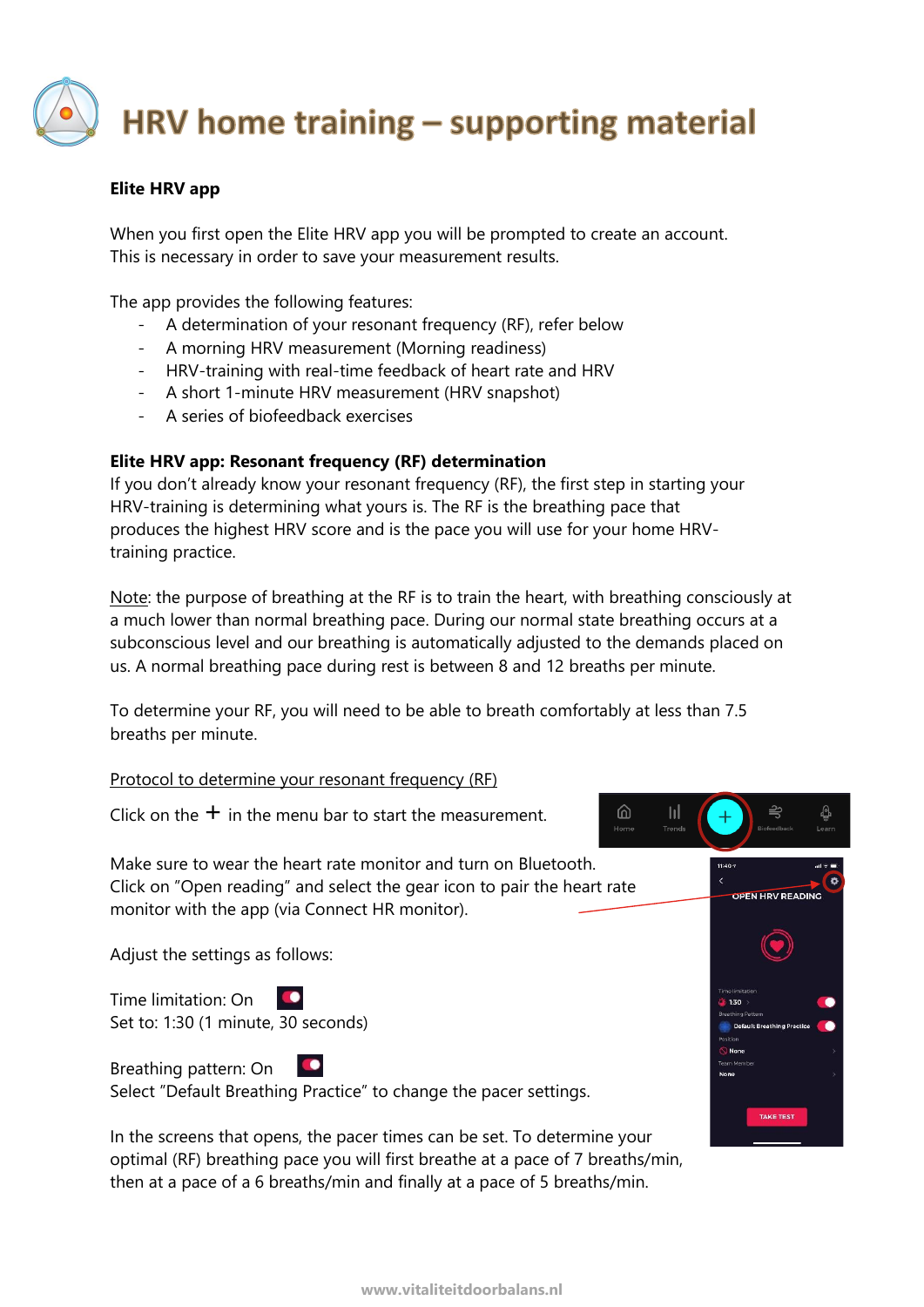Click on **Customize >** to change the timer settings:



Procedure:

- 1. Set the timer to 7 breaths per minute (see above) Click on **SAVE PRACTICE**
- 2. Sit up straight. A more slumped posture results in less space for movement in your chest which makes slow breathing more difficult. Take a few slow breaths and select **TAKE TEST**
- 3. Follow the red breath pacer: inhale when the flower expands, exhale when the flower contracts. Allow the air to flow in (ideally through the nose) slowly and effortlessly. Exhale through pursed lips, like you are blowing the air gently and effortlessly into a straw.
- 4. Continue following the pacer in a relaxed manner without breathing particularly deeply and without putting in effort. Just allow your body to breathe as it already naturally knows how to do.
- 5. The measurement stops automatically. Scroll down to **TAGS>** and record the breathing pace in "*Type your note here*".
- 6. Click on **SAVE**

Repeat step 1 to 6 with the breath pacer times adjusted for the 6 breaths per minute pace and then repeat again for the 5 breaths per minute pace.

#### **RF determination: which pace is best?**

Select the Home icon in the bottom of the screen. Scroll down and click on "**PREVIOUS LOGS** >"

A list appears with an overview of all measurements.

Click on a measurement to open up the data details:

- An HRV analysis
- The heart rate measurement as a line graph with your heart rate frequency





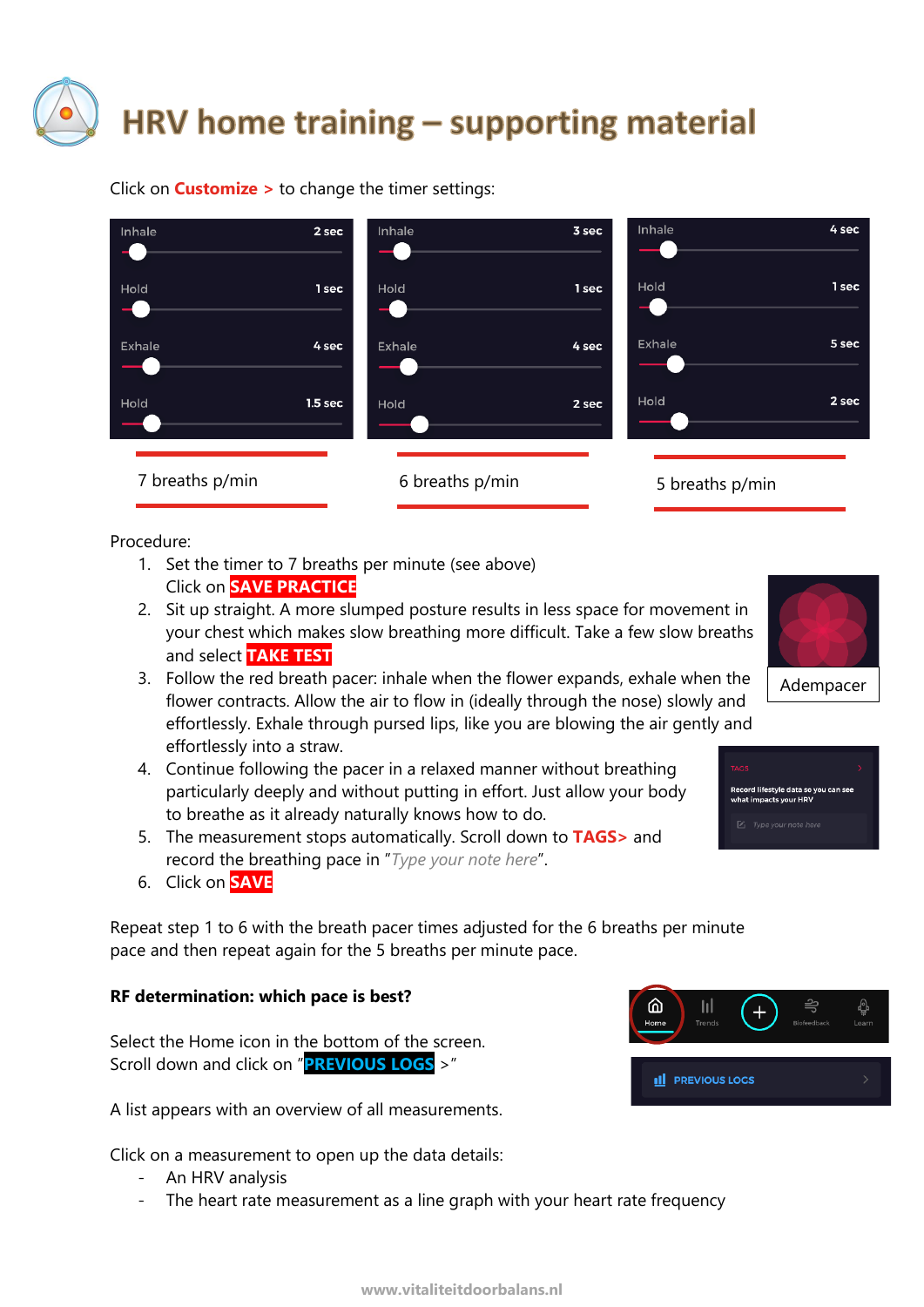

Refer to this example screen. Below the line graph you will see:

- minimum heart rate (MIN HR)
- maximum heart rate (MAX HR)
- average heart rate (AVERAGE HR)

Click on "**VIEW ALL DATA**" to show more detailed data. For RF determination the most important metrics are:

- **RMSSD**

This is a measure of HRV that represents how well the nervous system is able to relax.

- **SDNN**

This is a measure of HRV that represents how well the heart rate can speed up and slow down (resilience).

Compare the RMSSD and SDNN of the three measurements. The RF is the breathing pace with the highest RMSSD and SDNN. If two measurements have similar values, then select the breathing pace with the lowest minimum heart rate.



#### **HRV-training involves a daily breathing practice at your RF**

Week 1: practice 2x per day for 5 minutes at your RF with a breath pacer app<sup>\*</sup> Week 2: practice 2x per day for 10 minutes at your RF with a breath pacer app<sup>\*</sup> Week 3: practice 2x per day for 15 minutes at your RF with a breath pacer app<sup>\*</sup> Then: practice 2x per day for 20 minutes at your RF with a breath pacer app\*

\*) A **breath pacer app** helps you to breathe consistently at the right pace. The two recommended free apps are:

Google Play: The Coogle Play: App store:





Paced breathing **Breathet Simple Breath Trainer** 

There is no need to measure heart rate and HRV during the daily HRV breathing practice. However, a regular HRV measurement is recommended to determine progress. This HRV measurement can be done through the "HRV snapshot" feature in the Elite HRV app.

To sustain motivation you can use a habit tracker app such as "Way of life" or "Habit Share" to track whether you succeed at the twice daily practice.

Continue the HRV-training for at least 10 weeks. Notice an improvement in your ability to cope with stress, fitness or overall well-being? Why not keep going?  $\odot$ **Elite HRV app: Morning Readiness measurement**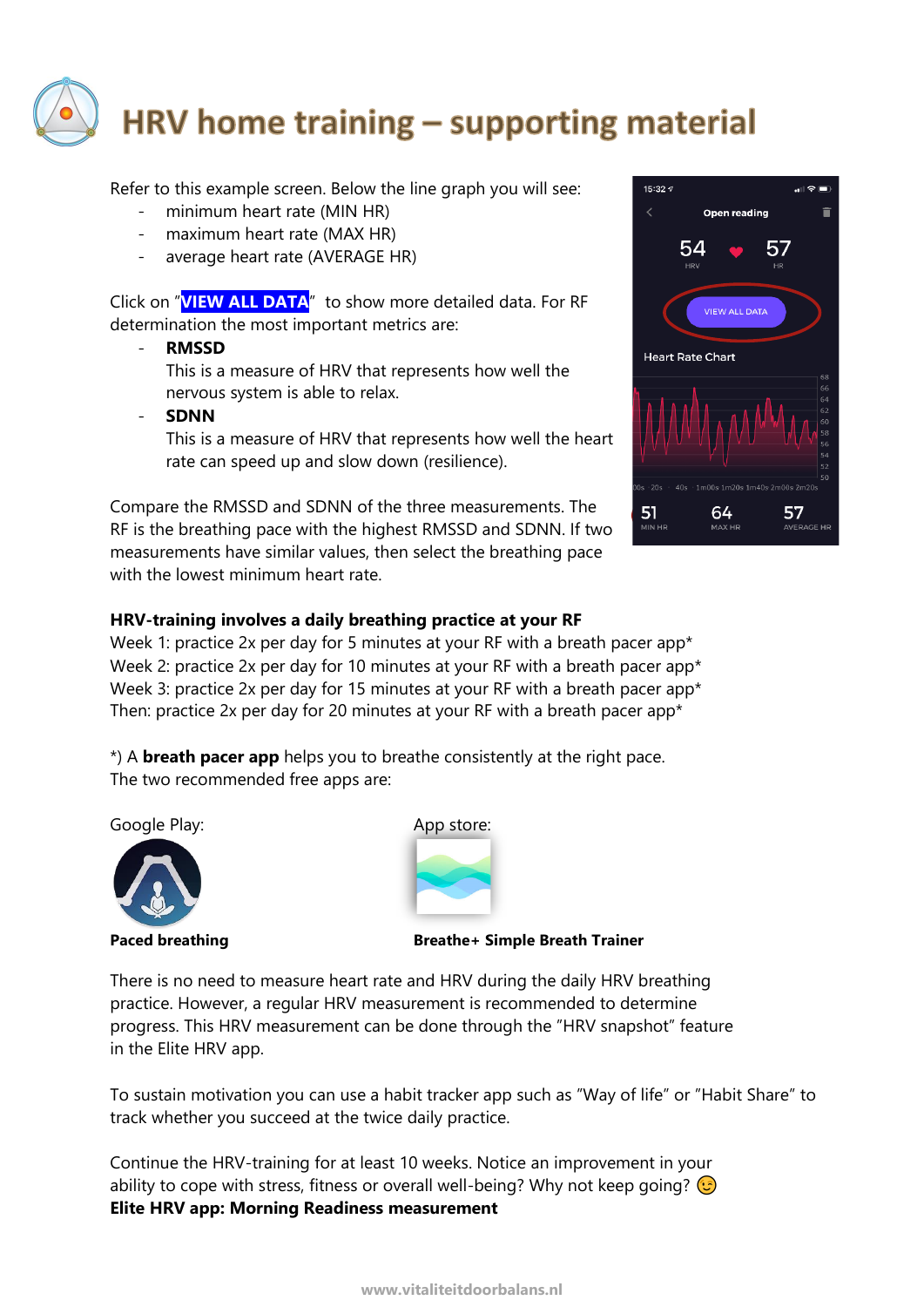This is a short HRV measurement that needs to be completed within 30 minutes of waking up. When you open the app you are automatically prompted to take this measurement. You can adjust the measurement length by changing "Duration" (2-5 minutes). In addition to the HRV value, this measurement provides you with an instant "morning readiness" score that indicates your day to day nervous system state.

- A high score (between 7 and 10) indicates good balance
- A score between 0 and 6 indicates a nervous system that is either:
	- o too much in sympathetic "activation" mode as a result of high stress, poor sleep or a busy mind
	- o too much in parasympathetic "recovery" mode which is typically a sign your nervous system has gone into forced and deep recovery mode following a period of "overdoing"

It will take an initial week or so for the app to calculate your HRV baseline before it starts to report your morning readiness score.

#### **Elite HRV app: HRV snapshot**

Select the "HRV snapshot" option via the  $+$  icon to complete a 1-minute measurement as a progress evaluation of the HRV-training. For example, once every two weeks.

#### **Elite HRV app: train with heart rate**

In addition to the daily RF breathing practice, it is useful to also train based on heart rate. Select the "Open reading" option via the  $+$  icon. The app shows your heart rate, which enables you to experiment and find out how you can turn your heart rate into an even smoother wave form.

Change the settings as follows:

Time limitation: Off Breathing pattern: Off



Select **TAKE TEST**

#### **The role of emotions and thoughts**

During a breathing practice, our heart rate is also influenced by thoughts and emotions. A positive emotion that is felt in your heart, such as love, happiness or gratitude, makes a smooth wave form easier to achieve. A racing mind or worrying thoughts (particular thoughts about stressful events( tends to result in an irregular wave form. It is interesting to experiment with this!